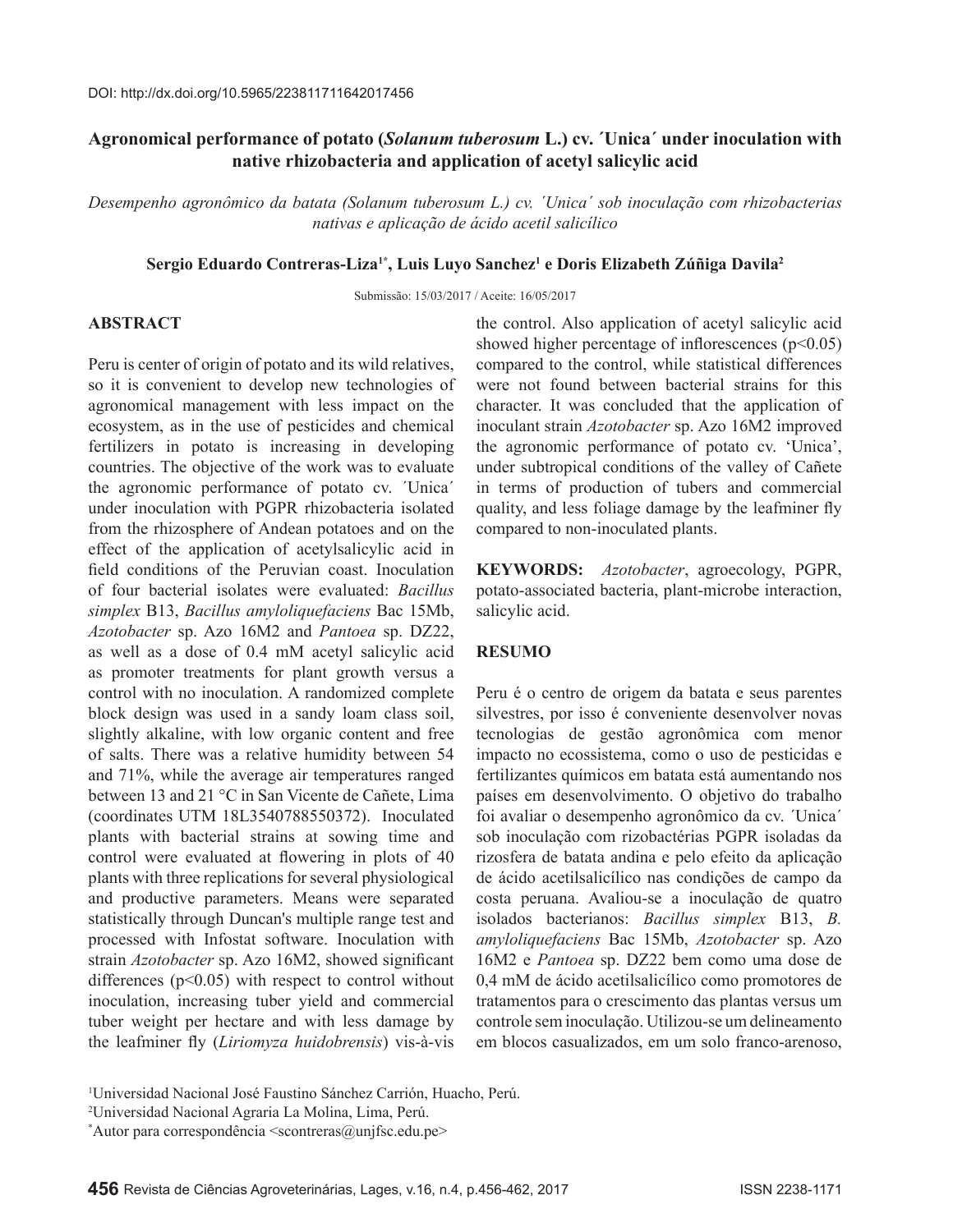ligeiramente alcalino, de baixo conteúdo orgânico e livre de sais. O clima durante o ensaio apresentou uma umidade relativa entre 54 e 71%, temperaturas médias entre 13 e 21 °C em San Vicente de Cañete, Lima (coordenadas UTM 18L3540788550372). As plantas foram inoculadas com estirpes bacterianas no momento da semeadura e na floração e os tratamentos foram avaliados em parcelas de 40 plantas com três repetições para diversos parâmetros fisiológicos e produtivos. Os dados foram analisados estatisticamente através do teste de Duncan e processados com o software Infostat. A inoculação com a estirpe Azo 16M2, apresentou diferenças significativas ( $p<0.05$ ) em relação ao controle sem inoculação, aumentando a produção de tubérculos e o peso comercial de tubérculos por hectare e com menor dano pela mosca minadora (*Liriomyza huidobrensis*) em relação ao controle. Também a aplicação de ácido acetilsalicílico apresentou maior porcentagem de inflorescências (p<0,05) em relação ao controle, enquanto que diferenças estatísticas não foram encontradas entre as cepas bacterianas para este caráter. Concluiu-se que a aplicação da estirpe inoculante *Azotobacter* sp. Azo 16M2 melhorou o desempenho agronômico da batata cv. ´Unica´, em condições subtropicais do vale de Cañete, em termos de produção de tubérculos e qualidade comercial, e menor dano foliar por mosca minadora em comparação com plantas não inoculadas.

**PALAVRAS-CHAVE:** *Azotobacter*, agroecologia, PGPR, interação microbiana de plantas, bactérias associadas à batata, ácido salicílico.

#### **INTRODUCTION**

More than 80% of the agricultural area in Peru is under smallholders with less than 20 hectares. At present, potato is cultivated in more than 300.000 hectares nationwide (EGUREN 2012) with a national average tuber yield of  $14.6$  t ha<sup>-1</sup>. It is known that the crop is very sensitive to a number of biotic and abiotic environmental stresses. These problems, coupled with the fact that the species is commercially propagated by vegetative parts, make crop health a considerable problem for the production of quality planting material and for commercial production (FAO 2008). In the Lima Region, around 6 266 potato hectares was grown during the agricultural season 2013-2014 with an average yield of  $23.7$  t ha<sup>-1</sup>, according to the Bureau of Economic and Statistical Studies of the Ministry of

Agriculture and Irrigation (MINAGRI 2013). In this potato production system, agricultural technology is used, as increased application of agricultural inputs (especially fertilizers and pesticides), mechanization, irrigation, phytosanitary control, technical assistance and other factors, needing to be weighed to assess whether they are used in a rational way and according to the standards of environmental, economic standards and social sustainability requirements.

In recent years, the interest for the use of rhizobacteria that promote plant growth (PGPR) has increased. The beneficial effects of these microorganisms involve the ability to act as regulators or bio fertilizers thereby increasing the yield of crops. In addition, PGPR can act as agents for bio control to produce antibiotics and trigger local or systemic resistance, preventing xenobiotic harmful effects of degradation pathogens, phenomenon that has been called phytoremediation (JACOBSEN 1997, SOMERS et al. 2004, VAN LOON 2007).

Domestication of plant species has substantially contributed to human civilization, but has also caused a strong decrease in the genetic diversity of modern crop cultivars that may have affected the ability of plants to establish beneficial associations with rhizosphere microbes (PÉREZ-JARAMILLO et al. 2016). Ages of mutualism between potato plants and soil bacteria in this region support the hypothesis that Andean soils harbor interesting plant growthpromoting bacteria (GHYSELINCK et al. 2013). In this context, systemic acquired resistance has a very interesting practical aspect. In agriculture, we could induce systemic resistance for infecting cultivars to be protected, using a strain such as PGPR, to respond to infection (VAN LOON 2007). Alternatively, farmers can spray the plants with either culture filtrates of Gram-positive or Gram-negative bacteria or even better, one of the chemicals identified as signals for induced resistance, i.e salicylic acid (SA). Since these substances are decomposed biologically and the spectrum of pathogens that can be considered is very wide, application in the release of the systemic response has good potential for plant protection. Salicylic acid is considered as a candidate for exogenous applications activating pathogenesis related proteins (PR) or related proteins, to induced resistance and acetylsalicylic acid in particular, has been selected as a low cost and nonphytotoxic product (RASKIN 1992). However, as considered by VALLAD & GOODMAN (2004), biological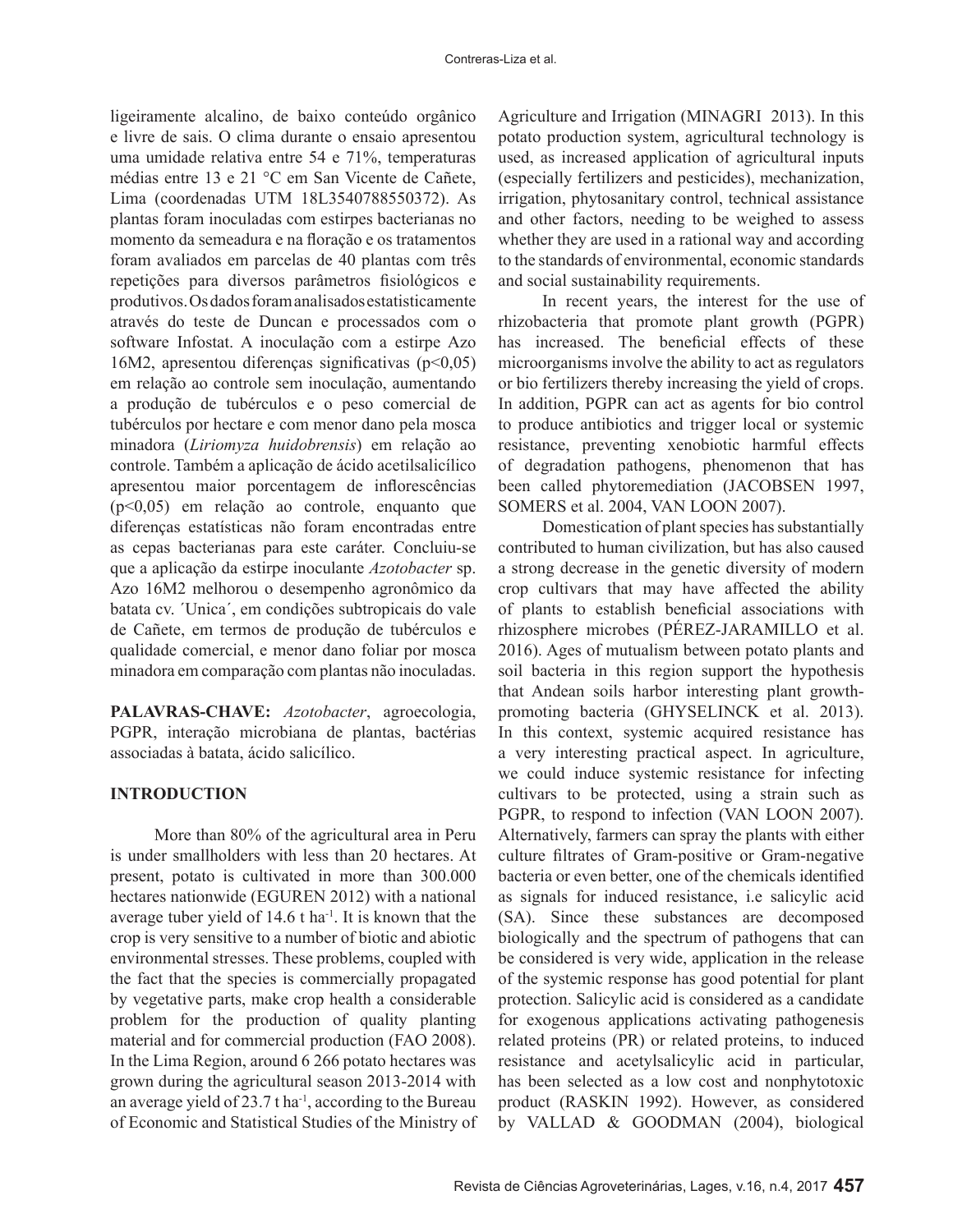limitations may hinder the practical use of chemical and biological elicitors, as the costs of fitness that plants incur when deploying these defenses, in terms of vegetative and reproductive growth.

ARCOS & ZÚÑIGA (2015) found that native strains of *Bacillus* sp. (Bac17M8 and Bac17M9) from highland regions of Peru and Bolivia, used to inoculate seedlings of traditional potato 'Ccompis' and 'Andina' had the ability to inhibit *R. solani* infection, possibly through some mechanism of antagonistic action or induced resistance. In another field-level study, it was shown that native potato cv. 'Ccompis' yield increased by 125.8% in plants inoculated with PGPR bacteria in comparison to control without inoculation (ARCOS & ZÚÑIGA 2016).

The overall objective of this research was to evaluate the effect of inoculation with biological inducers (native rhizobacteria) and chemical (acetylsalicylic acid) on the agronomic performance of improved potato cv. 'Unica' in the Cañete valley (Lima Region).

## **MATERIAL AND METHODS**

- Materials: Four bacterial strains as inoculation treatments were provided by Laboratorio de Ecología Microbiana y Biotecnología of Universidad Nacional Agraria La Molina, which maintains a bank of bacterial strains for agricultural use. These strains were isolated from the rhizosphere of potato (VÉLEZ et al. 2008, CALVO & ZÚÑIGA 2010) and maca (*Lepidium meyenii*) in the Andean region.

Commercial acetylsalicylic acid at a dose of  $0.4$  mM (72 mg L<sup>-1</sup>) was used as positive control. This dose was used taking into account available literature (RASKIN 1992, LÓPEZ et al. 2001, HAYAT & AHMAD 2007). These treatments were applied in inoculating tuber-seeds before planting as detailed below. Plant material used were tuber-seeds from in vitro plantlets of potato cv. 'Unica' (CIP number 392797.22) (GUTIÉRREZ-ROSALES et al. 2007) provided by the International Potato Center (CIP Genebank, Lima), and considering emergence of sprouts at inoculation time.

- Experimental site: A trial was carried out under field conditions during the spring time in the district of San Vicente de Cañete, located on the Central Coast of Peru between the coordinates: 13º06'34.21" S, 76º20'46.67'' O, at an elevation 71 m above the sea level and about 150 km south of Lima. The soil

was loam textural sandy class, pH 7.8, with low organic matter and free of salts; climate data showed a relative humidity between 54 and 71%, average temperatures between 13 and 21 °C and 3.2 hours of daily sunshine on average. NPK fertilization formula was 115-75-120 using only vermicompost equivalent to five t ha-1 as a source of manure in a single dose at planting. Two applications of cypermethrin and one of cyromazine were performed to control *Liriomyza huidobrensis* infestation; the attack of *Prodiplosis longifolia* was also controlled with chlorpyrifos. No application of fungicides was carried out that could affect inoculation treatments.

- Treatments: Biological treatments were as shown below:

| Code    | Treatments*                          |  |
|---------|--------------------------------------|--|
| Control | No inoculation                       |  |
| SA      | Control $+$ (0.4 mM acetylsalicylic  |  |
| acid)   |                                      |  |
| B13     | Bacillus simplex strain B13          |  |
| Bac15MB | Bacillus amyloliquefaciens<br>strain |  |
| Bac15MB |                                      |  |
| AZO16M2 | strain<br><i>Azotobacter</i><br>Sp.  |  |
| AZO16M2 |                                      |  |
|         |                                      |  |

DZ22 *Pantoea* sp. strain DZ22

\*Bacterial strains were provided by Laboratorio de Ecología Microbiana y Biotecnología-Universidad Nacional Agraria La Molina (Lima).

- Procedures: AA dose of 30 ml of pure bacterial inoculum (density of ca.  $10^8$  cfu  $1^{-1}$ ) for each treatment was used approximately for a quantity of 120 potato tuber-seeds per bacterial strain for three replications and an additional 4 l of deionized water was used to make the immersion of the whole planting material, thus it bacterial inoculants in tubers were impregnated. Then, the planting material went immediately to field planting at a density of 30.000 plants per hectare. Control plots were treated only with deionized water for immersion tubers. The control  $+$  treatment was applied at a dose of 0.4 mM of previously prepared commercial acetylsalicylic acid, in immersion tubers. Later in the field after emergence of the plants, the same dose was applied with a frequency of 15 days by spraying the foliage. In all cases, the seed tuber inoculation lasted 5 minutes, after which they were sown in field plots. Biological treatments for inoculation with the bacterial strains were applied again to the plant foliage 45 days after planting at the dose of 30 ml of pure bacterial inoculum per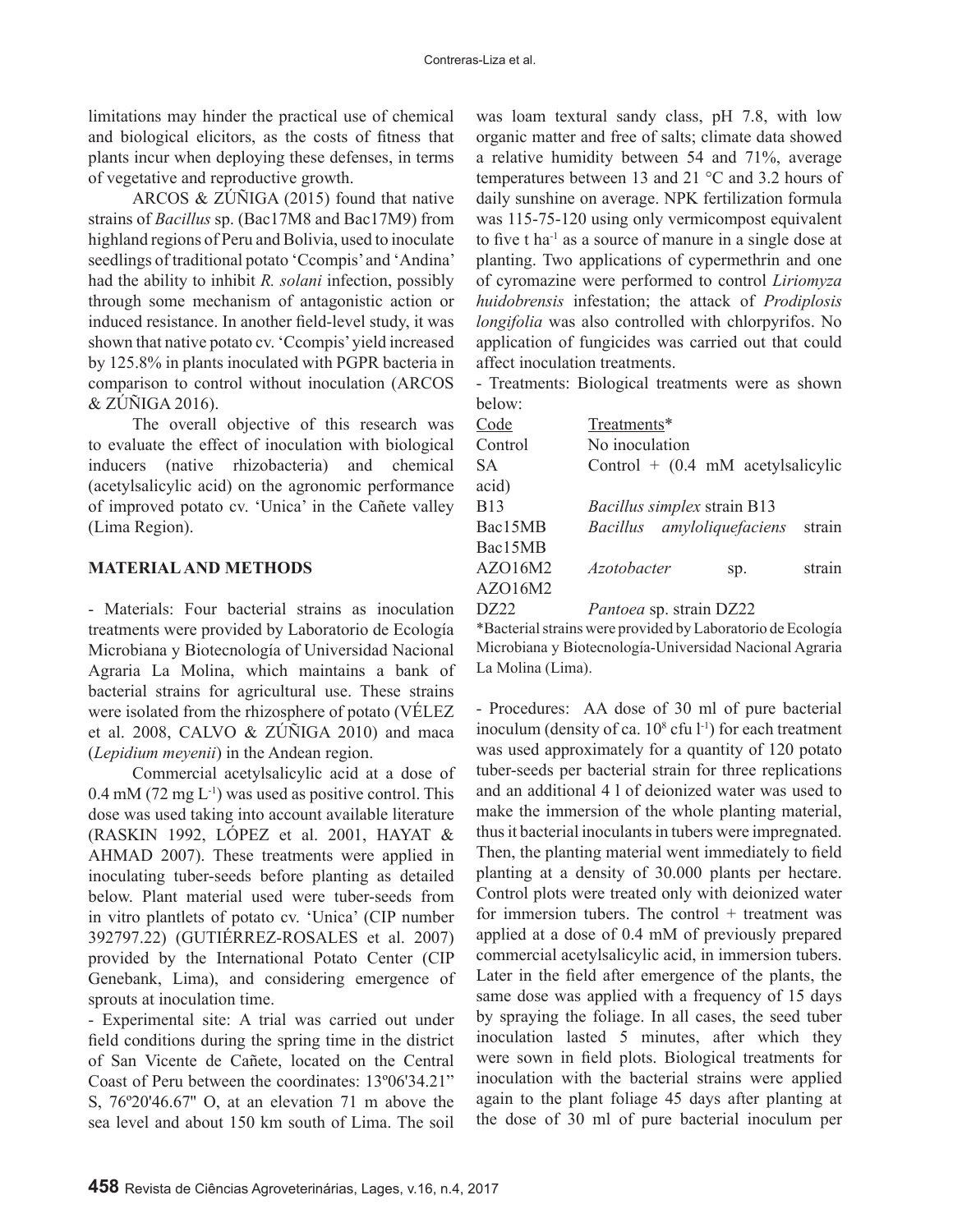10 l of running water for each bacterial strain. Control plots without bacterial inoculants were applied to the foliage of plants with running water. Each plot included 40 plants and the total area per plot was 10.8  $m<sup>2</sup>$ .

- Traits evaluated: Agronomic characteristics were evaluated as listed below: number of emerged buds per plant after 15 days of planting, number of emerged plants 30 days after planting (data transformed to square root), plant height 60 days after planting (cm), percentage of surviving plants to harvest  $(\%)$ , percentage of damaged plants by leaf miner at 60 days, percentage of plants flowering 75 days after planting, dry weight of leaves per plot (data transformed to arc. sin), foliage fresh weight per plot (data transformed to arc.sin). In addition, productive traits were evaluated, as follow: number of tubers per plant (kg) commercial tuber weight per plant (kg), noncommercial weight per plant (data transformed arc.sin), general appearance of the harvested plants measured in phenotypic scale from 1 (good) to 9 (bad), average weight of tubers per plant (kg), tuber yield projected to 30.000 plants ha-1, total fresh weight of the biomass (tubers + foliage) projected per hectare.

- Experimental design and statistical analysis: A randomized complete block design (RCBD) with three replications was used. The size of experimental unit was 40 plants per treatment and 3 replicates per strain treatment. For hypothesis testing, a statistical significance level  $\alpha = 5\%$  was used. Analysis of variance for all the variables measured and the test "F" was used to determine the significance of the variance components (STEEL et al. 1997). Means for the inoculation treatments were compared using Duncan multiple range tests for each trait with a significance level  $\alpha = 5\%$ . Data was processed with InfoStat software (BALZARINI et al. 2014).

### **RESULTS**

There were no statistical differences among treatments evaluated for: overall appearance of the harvest, tuber number per plant, noncommercial weight of tubers per plant, percentage of surviving plants in the field, plant height, foliage weight (fresh and dry), number of buds per plant emerged at 15 days after planting. Tests included in Tables 1 and 2 for productive and agronomical traits as evaluated in the experiment, noted significant differences for: total weight of the biomass per ha, tuber yield per ha,

commercial weight of tubers per plant, fresh weight of tubers per plant. In addition, there were significant differences for flowering percentage, percentage of damaged plants by leafminer fly and number of emerged plants at 30 days after sowing.

Estimated total biomass per hectare under effect of the treatments was statistically above for *Azotobacter* sp. AZO16M2 in relation to control with no application. However, this effect was not significant as compared to other bacterial strains and acetylsalicylic acid (SA).

Inoculation with bacterial strain *Azotobacter*  sp.  $AZO16M2$ , increased tuber yield  $ha^{-1}$  when compared with control. Meanwhile no statistical differences were found between other bacterial strains and acetylsalicylic acid for this character.

Inoculation with the bacterial strain *Azotobacter*  sp. AZO16M2 in potato increased the fresh weight of tubers per plant when compared to control, with no differences between bacterial strains and acetylsalicylic for this trait. There were differences for commercial weight of tubers (kg plant<sup>-1</sup>) between *Azotobacter* sp. AZO16M2 and *B. amyloliquefaciens*  Bac15MB in potato cv. 'Unica', showing increased commercial weight of tubers per plant when compared with control or treatment with acetylsalicylic acid (SA).

Acetylsalicylic acid at a dose of 0.4 mM significantly increased the number of inflorescences per plant compared to the control and bacterial strains except for *Pantoea* sp. DZ 22. However, there were no statistical differences between bacterial strains by comparing them with control.

In the case of percentage of damage to potato foliage by leafminer (*Liriomyza huidobrensis*), both control and inoculation of bacterial strain *Pantoea*  sp. DZ22, significantly had more damage to foliage compared with the bacterial strain *Azotobacter* sp. AZO 16M2, which was affected to a lesser extent by pest damage.

A significantly higher number of plants emerged in field 30 days from planting after inoculation with bacterial strain *B. amyloliquefacien*s Bac15 MB compared to *Pantoea* sp. DZ22 and acetylsalicylic acid. There were no statistical differences among the remaining inoculated strains and the control.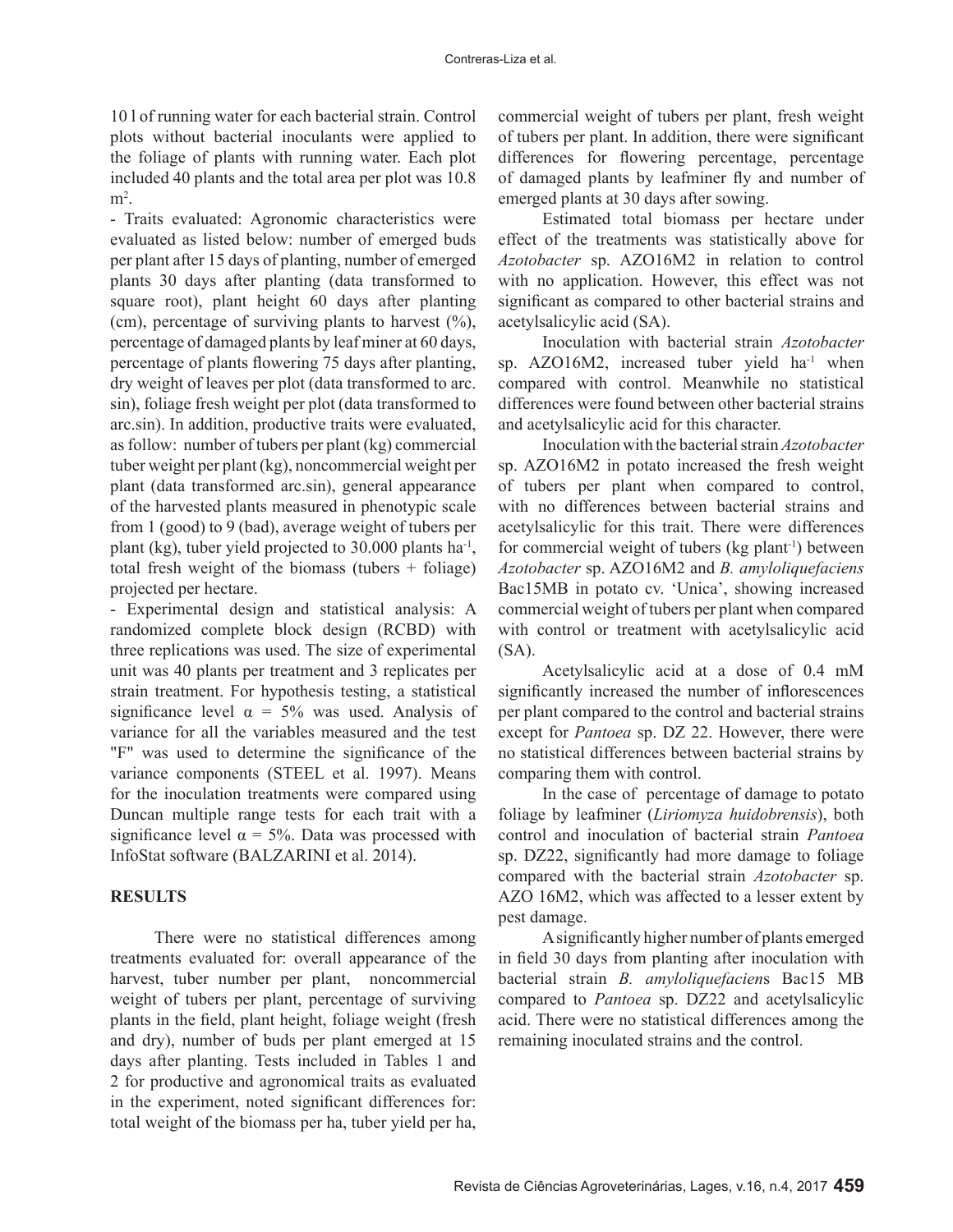| Traits                | <b>Biomass</b>        | Yield $ha^{-1}$       | Aspect  | Com.W                 | NoCom.W               | FWTuber               | <b>NTubers</b> |
|-----------------------|-----------------------|-----------------------|---------|-----------------------|-----------------------|-----------------------|----------------|
|                       |                       |                       | Scale   |                       | Arc.Sin               |                       |                |
|                       | $kg$ ha <sup>-1</sup> | $kg$ ha <sup>-1</sup> | $(1-9)$ | $kg$ pl <sup>-1</sup> | $kg$ pl <sup>-1</sup> | $kg$ pl <sup>-1</sup> | # $pl^{-1}$    |
| <b>SA</b>             | 14.725 ab             | 11.950 b              | 5.33 a  | $0.28$ bc             | 0.39a                 | $0.43$ ab             | 5.37 a         |
| Azo16M2               | 18.675 a              | 16.550a               | 4.67a   | 0.51a                 | 0.29a                 | 0.59a                 | 6.63a          |
| <b>B13</b>            | 14.125 ab             | 12.275 ab             | 3.67a   | $0.31$ bc             | 0.35a                 | $0.43$ ab             | 6.43a          |
| Bac15MB               | 17.050 ab             | 14.675 ab             | 4.00a   | 0.47a                 | 0.25a                 | $0.54$ ab             | 6.73a          |
| DZ22                  | 14.425 ab             | 12.325 ab             | 5.67a   | $0.39$ ab             | 0.26a                 | $0.45$ ab             | 5.23a          |
| Control               | 13.675 b              | 10.775 b              | 5.33 a  | 0.22c                 | 0.40a                 | 0.38 <sub>b</sub>     | 4.27a          |
| <b>Standard Error</b> | 1 4 3 6 . 3           | 1 3 3 1 .4            | 0.70    | 0.04                  | 0.05                  | 0.05                  | 0.73           |

Table 1. Productive traits of potato cv. 'Unica' under the effect of rhizobacteria and acetylsalicylic acid.

Means followed by the same letters in a column do not differ significantly by Duncan multiple range test (p>0.05).  $NTub.pl = number of tubes per plant (kg)$ 

Com.  $W =$  commercial weight of tubers per plant (kg)

NoCom.  $W =$  no commercial weight of tubers per plant (transformed arc.sin kg)

Aspect = overall appearance of the harvest measured in phenotypic scale (9 bad, 1 good).

 $FWTuber = average fresh weight of tubes per plant (kg)$ 

Yield ha<sup>-1</sup> = projected yield of tubers for a density of 30.000 plants ha<sup>-1</sup>.

Biomass = total weight of the biomass (tubers  $+$  foliage) projected per hectare (kg).

| Traits     |               | %Surviv %Flower HPlant |         | DWFoliage             | FWFoliage             | %LMiner           | NPlants30d NSprouts |             |
|------------|---------------|------------------------|---------|-----------------------|-----------------------|-------------------|---------------------|-------------|
|            |               |                        |         |                       |                       | sqroot            | sqroot              |             |
|            |               |                        |         | Arc.Sin               | Arc.Sin               | $(\frac{9}{6}+1)$ | $(\% + 1)$          |             |
|            | $\frac{0}{0}$ | $\frac{0}{0}$          | cm      | $kg$ pl <sup>-1</sup> | $kg$ pl <sup>-1</sup> | $\frac{0}{0}$     | #                   | # $pl^{-1}$ |
| <b>SA</b>  | 93.33 a       | 54.61 a                | 25.33a  | 0.20a                 | 0.32a                 | $4.04$ ab         | 4.65 b              | 1.88a       |
| Azo16M2    | 93.33 a       | 35.09 b                | 24.00a  | 0.16a                 | 0.28a                 | 3.16 <sub>b</sub> | $6.57$ ab           | 1.87a       |
| <b>B13</b> | 94.17 a       | 28.38 b                | 23.00a  | 0.16a                 | 0.25a                 | 4.47 ab           | $6.06$ ab           | 1.93a       |
| Bac15MB    | 90.83 a       | 28.43 b                | 24.00a  | 0.17a                 | 0.30a                 | $3.93$ ab         | 7.80a               | 1.96a       |
| DZ22       | 90.00a        | 38.05 ab               | 24.33 a | 0.17a                 | 0.28a                 | 4.81 a            | 5.08 <sub>b</sub>   | 1.96a       |
| Control    | 95.00a        | 24.38 b                | 22.33a  | 0.21a                 | 0.32a                 | 5.14a             | 5.66 ab             | 2.02a       |
| Standard   |               |                        |         |                       |                       |                   |                     |             |
| error      | 2.32          | 5.29                   | 1.95    | 0.02                  | 0.03a                 | 0.41              | 0.73                | 0.07        |

Table 2. Agronomic traits of potato cv. 'Unica' under the effect of rhizobacteria and acetylsalicylic acid

Means followed by the same letters in a column do not differ significantly according to Duncan multiple range test  $(p>0.05)$ .

NSprouts = number of buds per plant emerged at 15 days after planting.

NPlants 30d = number of plants emerged at 30 days after planting (square root transformed data)

H.Plant = plant height at  $60$  days after sowing (cm)

 $\%$ Surviv = Percentage of surviving plants per plot at harvest

%LMiner = percentage of damaged plants by leafminer fly at 60 days.

 $\%$ Flower = Percentage of flowering plants on 75 days after sowing.

DWFoliage = dry weight of foliage per plot (transformed arc.sin kg)

FWFoliage = fresh weight of foliage per plot (transformed arc.sin kg)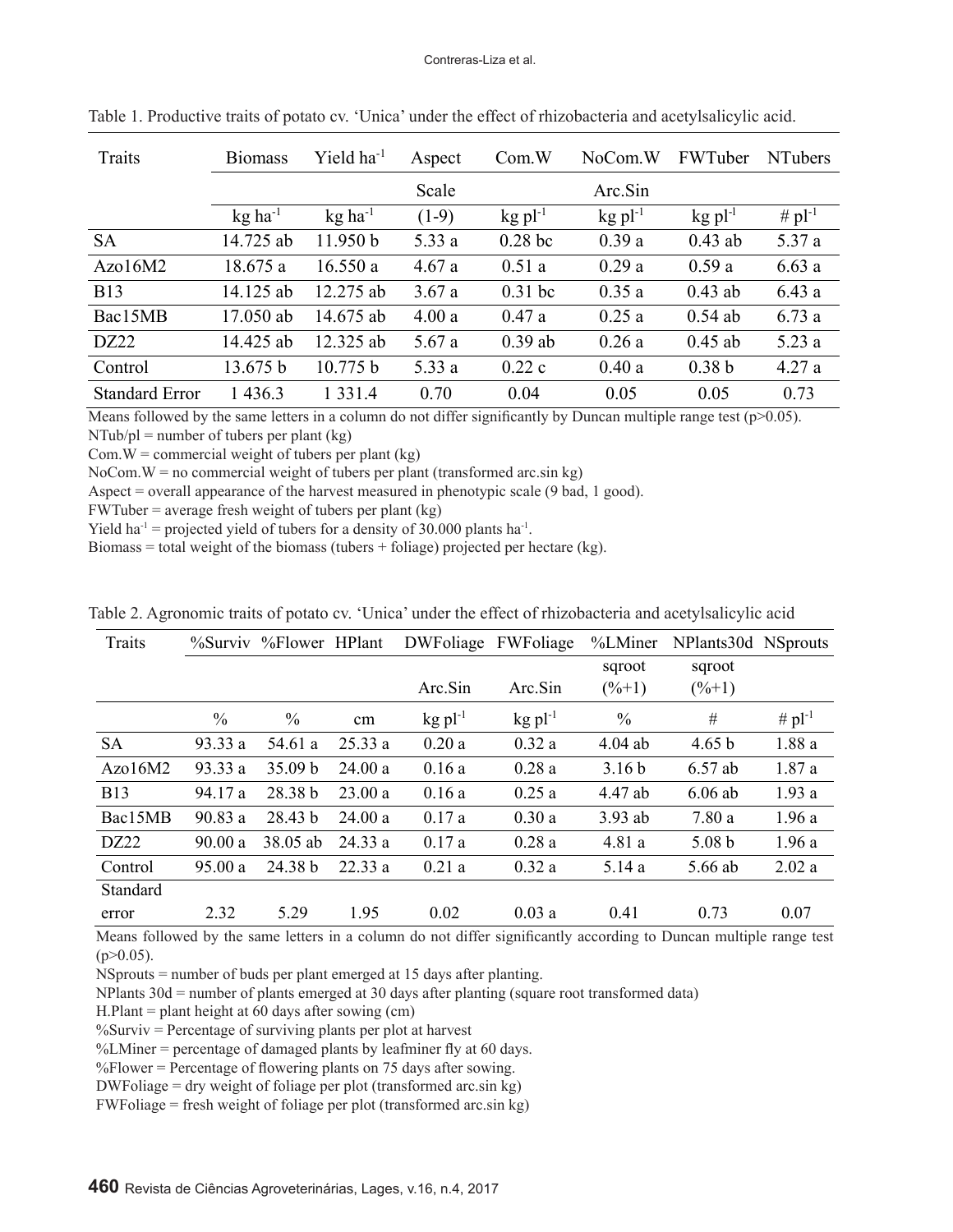#### **DISCUSSION**

*Azotobacter* sp. strain AZO16M2 and *Bacillus amyloliquefaciens* strain Bac15MB, inoculated in potato cv. 'Unica' increased the weight of tubers per plant biomass yield and tuber per hectare and commercial tuber yield, when compared to the control or the positive control with acetylsalicylic acid in the Cañete valley. This result would indicate that these bacterial strains have been favorable since the tuber yield components were significantly affected, although other strains inoculated had no effect relative to the control.

Application with acetylsalicylic acid significantly increased the number of inflorescences per plant compared to control with no application, however there were no differences between bacterial strains by comparing them with control. Hormonal effect of acetylsalicylic acid exceeded that of rhizobacteria inoculated on potato cv. 'Unica', which could be related to the effect on the delay of senescence that attribute to salicylic acid (ZHANG et al. 2013).

OSWALD et al. (2010) state that rhizobacteria of *Bacillus* and *Azotobacter* genera, as well as for some actinomycetes increased tuber yield significantly. Such tuber yields were comparable with those of different potato cultivars grown with inorganic fertilization, under greenhouse and field conditions in Peru, thus agreeing with the findings of our research. In addition, our results were similar to those of RICO (2009), who showed that strains of the genus *Azotobacter*  sp. promoted plant growth by increasing production of potato tubers. As showed by ARCOS & ZÚÑIGA (2016), plant height and total yield of tubers were significantly higher in plots inoculated with native strains of *Bacillus amyloliquefaciens* compared to control, with the same strains used in this experiment, although in conditions different from those described in the present research. These results may suggest that native strains extracted from the rhizosphere of potato may differ in their effect according to environmental conditions (EGAMBERDIEVA 2012) and potato cultivars. Regarding this last point, traditional potato cultivars, unlike improved cultivars such cv. 'Unica', may interact differently with soil biota as a consequence of a long process of crop domestication (PÉREZ-JARAMILLO et al. 2016), thereby resulting in interactions with different bacterial strains, as found in our research.

#### **CONCLUSION**

In general, agronomic performance for potato cv. 'Unica' inoculated with *Azotobacter* sp. strain AZO 16M2, improved significantly in relation to weight of biomass, tuber yield per hectare, commercial tuber weight and lesser damage of potato foliage by leafminer (*Liriomyza huidobrensis*) under cropping conditions at the experimental site. It is, however, necessary to validate this information at field level in different environmental conditions of soil and climate and with different potato cultivars to determine the beneficial effect of these bacteria on the performance of *Solanum tuberosum.*

#### **ACKNOWLEDGEMENTS**

The research was funded by the Regional Canon and Camisea Gas (FOCAM) promoted by Universidad Nacional José Faustino Sánchez Carrión-Huacho, which allowed the execution of the project during 2014–2015. We also recognized the contribution of the following undergrad students of Agronomy for their participation in the development of the project in Huacho and Cañete: Juan Carlos Custodio, Rosa Carhuajulca, Monica Gonzales, Juan Carlos Bravo and Gloria Rivera, as well as these administrative staff: Amalia Gonzales, Yuri Gamonal, Adolfo Figueroa, Rossana Garrido and Maria Julia Fernandez. Special thanks to Rodomiro Ortiz, PhD Teacher, Genetics & Plant Breeding at Swedish University of Agricultural Sciences (SLU), for his suggestions in writing the manuscript.

#### **REFERENCES**

ARCOS J & ZÚÑIGA D. 2016. Rizobacterias promotoras de crecimiento de plantas con capacidad para mejorar la productividad en papa. Revista Latinoamericana de la Papa 20: 18-31.

ARCOS J & ZÚÑIGA D. 2015. Efecto de rizobacterias en el control de *Rhizoctonia solani* en el cultivo de papa. Ecología Aplicada 14: 95-101.

BALZARINI MG et al. 2014. InfoStat. Manual del Usuario. Editorial Brujas, Córdoba, Argentina.

CALVO P & ZÚÑIGA D. 2010. Caracterización fisiológica de cepas de Bacillus spp. aisladas de la rizósfera de papa (*Solanum tuberosum*). Ecología Aplicada 9: 31-39

EGUREN F. 2012. Eficiencia y rendimientos en la agricultura peruana. La Revista Agraria 141: 10-11.

EGAMBERDIEVA D. 2012. The Management of Soil Quality and Plant Productivity in Stressed Environment with Rhizobacteria. In: MAHESHWARI DK. (ed.). Bacteria in Agrobiology: Stress Management. p. 27-40.

FAO. 2008. Producción de tubérculos semillas libres